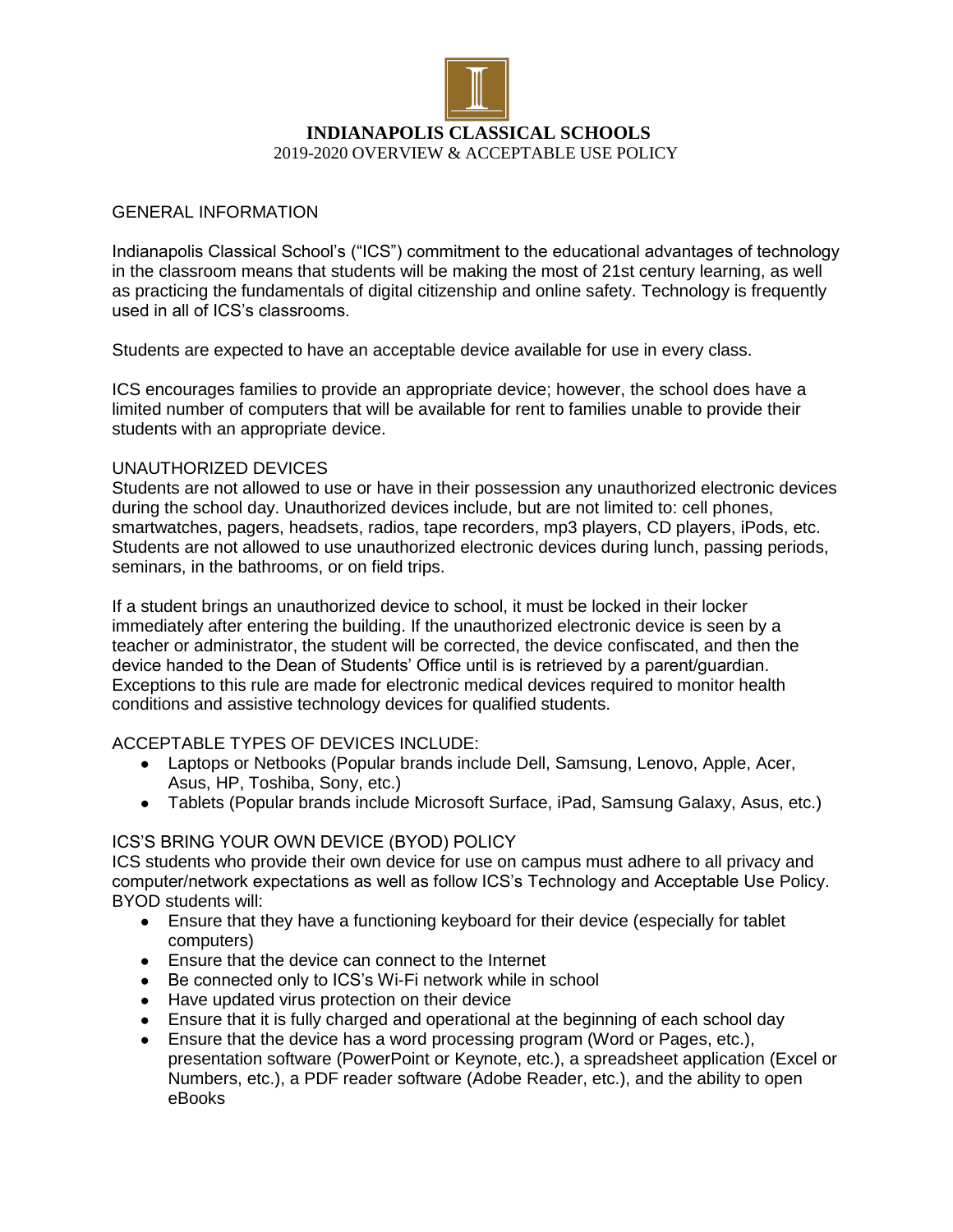

## **INDIANAPOLIS CLASSICAL SCHOOLS** 2019-2020 OVERVIEW & ACCEPTABLE USE POLICY

- Understand that ICS is not responsible for lost, missing, or stolen BYOD devices.
- Understand that ICS is not responsible for repairs to BYOD devices.
- Parents must provide insurance for student owned devices under their homeowner's policies or accept full liability for loss or damage of any kind.

#### TECHNOLOGY FEES

A \$20 mandatory technology fee will be charged for the use of ICS equipment and network. This fee includes, but is not limited to, the cost of network upkeep, use of laptops for high stakes testing, and digital textbooks and literature the student will be required to utilize during the academic year.

#### OVERSIGHT STATEMENT

ICS reserves the right to log, monitor, and review Internet, email, and other network use of each user. This logging, monitoring, and review may be conducted without cause and without notice. Each user of an ICS device, network or email, by the use thereof, agrees and consents to such logging, monitoring, and review and acknowledges that s/he has no right or expectation of confidentiality or privacy with respect to the Internet, email or other network usage. ICS administrators may be monitoring student discussions on Facebook, Twitter, or other social media outlets and may seek to impose penalties in accordance with the Student Code of Conduct if such discussions cause a substantial disruption at the school.

Network administrators may review student and staff files and communications to maintain system integrity and safety. Users should expect that files stored on ICS servers or computers will not be private. An email and file archiving system is utilized at ICS.

ICS employs the use of an Internet filter as a technology protection measure pursuant to the Children's Internet Protection Act. The filter may not be disabled for use by students or other minors for any reason (20 U.S.C. Sec. 47 U.S.C. Sec. 254). The school also utilizes a content filter in the school wide email program.

All students who use the Internet, email, and other network facilities must agree to abide by all conditions of the policy. Students may not use ICS's devices for access to the Internet or for email without the approval or supervision of a teacher or ICS staff member.

ICS makes no warranties of any kind, whether expressed or implied, for the service it is providing. ICS is not responsible, and will not be responsible for any damages, including loss of data resulting from delays, non-deliveries, missed deliveries, or service interruptions. Use of any information obtained through the use of ICS's network is at the user's risk. ICS disclaims responsibility for the accuracy or quality of information obtained through the Internet or email. ICS assumes no responsibility or liability for any charges incurred by a user. Under normal operating procedures, there will be no cost incurred.

Computer and network users are expected to abide by ICS's Acceptable Use Policies, Universal Behavior Policy, and Title IX Anti-Harassment Policy as well as general rules or etiquette while operating the school's equipment both on and off campus, accessing technology while on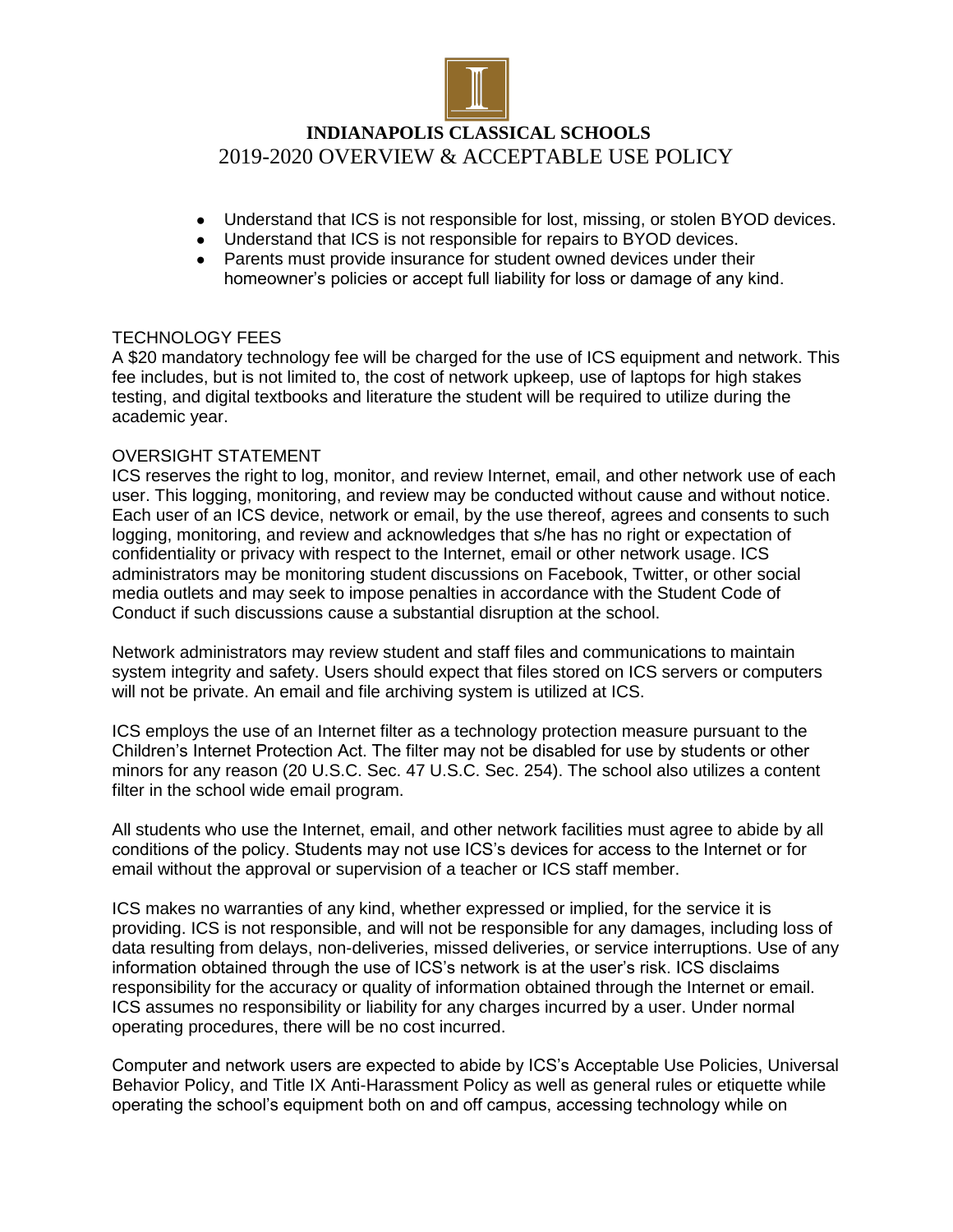

# **INDIANAPOLIS CLASSICAL SCHOOLS** 2019-2020 OVERVIEW & ACCEPTABLE USE POLICY

campus property, utilizing the school's email system, and accessing/using the Internet through the school's network. These include, but are not limited to, the following:

Be polite – abusive language in email, social media, or other electronic messages will not be tolerated.

General ICS rules and policies, including the Universal Behavior Policy and Title IX Anti-Harassment Policy, apply at all times. Respect the rights of others to use an open and hospitable technology environment. Hate mail, harassment, discriminatory remarks, threatening statements and other harassing communications, bullying/cyber-bullying, or activities likely to cause disruption to the educational process are forbidden.

- As a matter of safety, do not reveal the personal addresses, telephone numbers, or email addresses to persons you do not recognize or know. In addition, do not reveal private or personal information about other students, faculty, or staff to anyone at any time without expressed permission. The unauthorized disclosure, use, or dissemination of personal information regarding minors is forbidden.
- Do not use, access, or transmit material which is lewd, indecent, or likely to be offensive to recipients, including material that is obscene, pornographic, or harmful to minors.
- Do not use in a manner that is likely to cause a substantial disruption of the school environment or cause an invasion of the rights of others.
- Be aware that email and other electronic messages sent using ICS's network are NOT private or confidential. Students utilizing ICS networks, technology, and email accounts should have no expectation of privacy.
- Do not use the ICS network or devices in any way that interferes with or disrupts the usage by others, including infiltrating or interfering with a computer system and/or causing damage to date, files, operations, software, or hardware components of a computer system. Do not use to upload, create, or attempt to create a computer virus.
- Do not use in an illegal manner or to facilitate illegal activity, including the unauthorized installation, distribution, or reproduction or use of copyrighted software. Use which involves any copyright violation is forbidden.
- Without express permission, users are not to photograph, record, or film any other students or faculty. A signed release may be legally required from any participants who have agreed to be photographed, filmed or recorded on campus or at any schoolsponsored event before usage in any form.
- Do not use to impersonate or misrepresent other users on the network, including the use of another person's email address, user account, or password.
- Do not use to obtain, copy or modify files, passwords, data or information belonging to other users.
- Do not use to read, delete, copy or modify the email or files of other users or deliberately interfere with the ability of other users to send or receive email.
- Do not attempt to circumvent or disable the filter or any security measure.
- Do not use for commercial, private advertisement, or for-profit purposes.
- Do not order any materials or use credit/debit cards while using the ICS network.
- Do not use for lobbying or political purposes unless it is part of a classroom assignment.
- Do not use technology on campus while in one of the school's "Tech-Free Zones," when classroom teachers indicate that no technology is permitted or while technology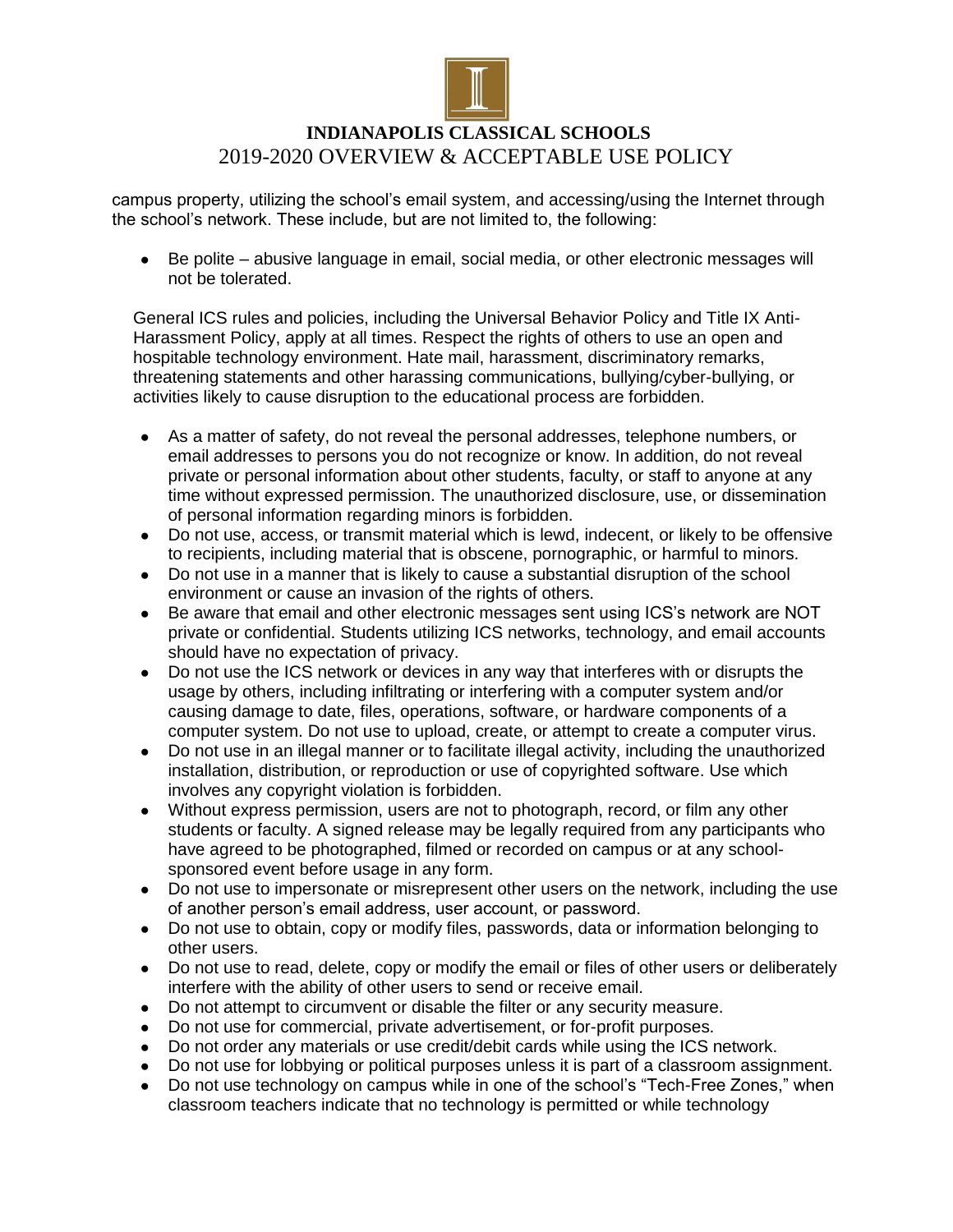

## **INDIANAPOLIS CLASSICAL SCHOOLS** 2019-2020 OVERVIEW & ACCEPTABLE USE POLICY

privileges are suspended or revoked. Tech-Free Zones include the cafeteria during lunch hours and hallways during passing periods.

• Do not engage or access chat rooms or instant messaging without the permission and direct supervision of a teacher or administrator while using the school network or while on school property.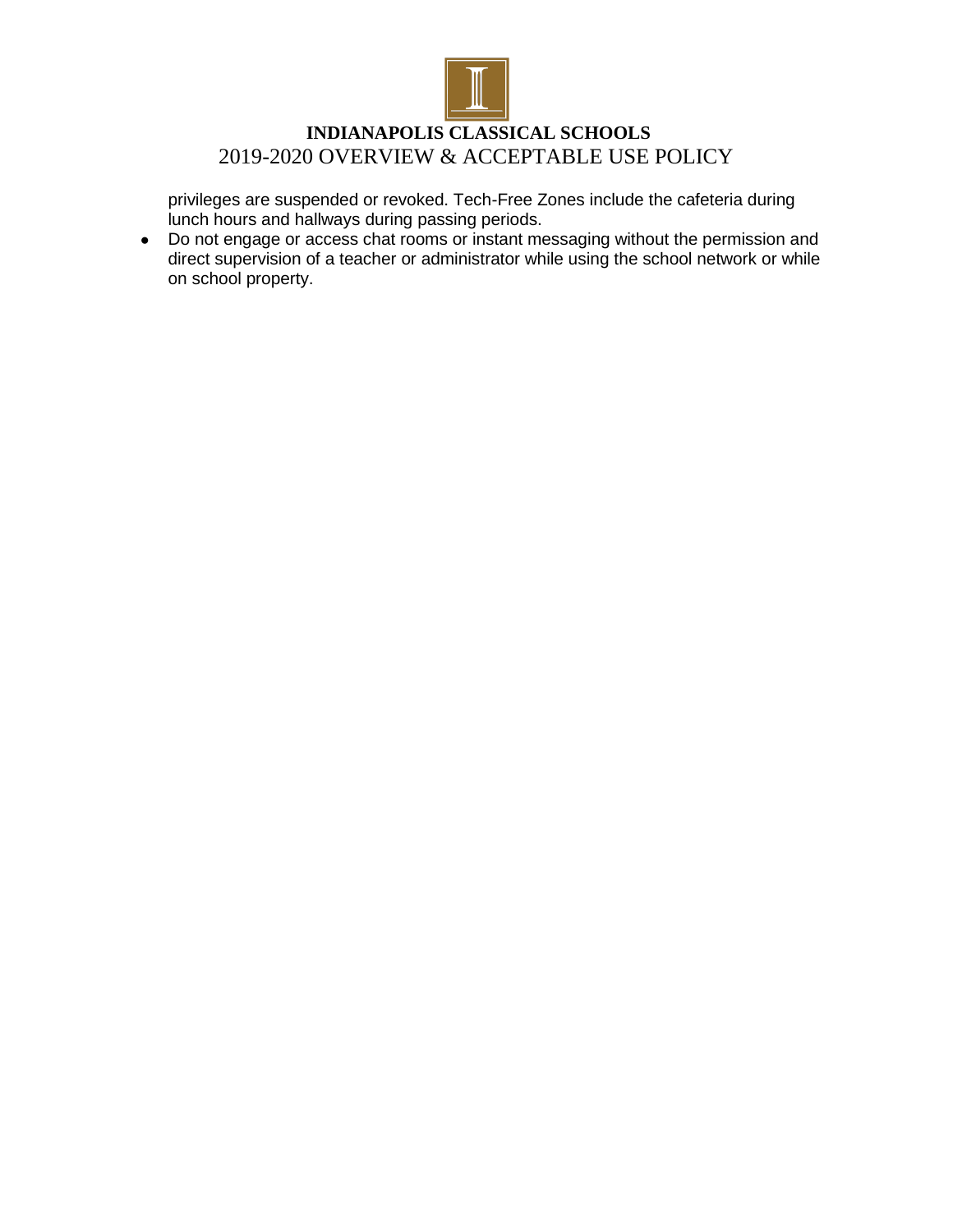

# **INDIANAPOLIS CLASSICAL SCHOOLS** 2019-2020 TECHNOLOGY RENTAL AGREEMENT

This agreement is made between ICS, the Student receiving the computer ("Student"), and his/her Parent(s) or legal Guardian ("Parent"). The Student and Parent(s), in consideration of being provided with a computer, software, and related materials (the "Computer") for use while a Student with the ICS, hereby agree as follows:

Technology Fees: A mandatory technology fee will be charged for the use of ICS equipment and network. This fee includes but is not limited to: annual computer rental cost, network upkeep, use of laptops for high stakes testing, and digital textbooks the Student will be required to utilize during the academic year. Families who meet the qualifications for the Federal Free and Reduced Lunch program will automatically qualify for significantly reduced technology fees. If you have not yet completed the Federal Free and Reduced Lunch program application, please contact the business office immediately to prevent delays in receiving a device.

The annual cost to rent an ICS Computer is \$100. Students enrolled in the Free/Reduced lunch program receive discounts: \$70 for reduced lunch students; \$45 for free lunch students. All fees will be posted to your student's PowerSchool account and can be paid all at once or in installments that work best for you.

- Ownership: ICS retains sole right of possession of the Computer and grants permission to the Student to use the Computer according to the guidelines set forth in this document. Moreover, ICS administrative staff retains the right to collect and/or inspect the Computer at any time, including via electronic remote access, and to alter, add, or delete installed software or hardware. The use of a Computer is a privilege which may be rescinded at any time.
- Equipment Provided: The 2019-2020 Computer is HP Smart 11 Pro G4/G5 and power cable. All installed software and applications are licensed to ICS and are available for the Student's use while on or off campus. ICS will retain records of the serial numbers of provided equipment. In the event a computer becomes inoperable, a temporary loan of an alternate computer may be made if one is available. The terms of this agreement also apply to any temporarily issued Computer.
- Responsibility for Damage: The Student is responsible for maintaining a 100 percent working Computer at all times, which includes, but is not limited to, installing Windows updates. The Student shall use reasonable care to ensure that the Computer is not damaged. In the event of damage, the Student and Parent will be billed a fee according to the following schedule:
	- First incident Included in the Rental Fee
	- $\bullet$  Second incident up to \$100
	- Third incident up to full cost of repair or replacement, not to exceed \$200.
	- Replacement chargers \$10

ICS reserves the right to charge the Student and Parent the full cost for repair or replacement when damage occurs due to negligence. Examples of negligence include, but are not limited to:

- Leaving equipment unattended and unlocked. This includes damage or loss resulting from an unattended and unlocked Computer while at school.
- Lending equipment to others other than one's Parents/Guardians.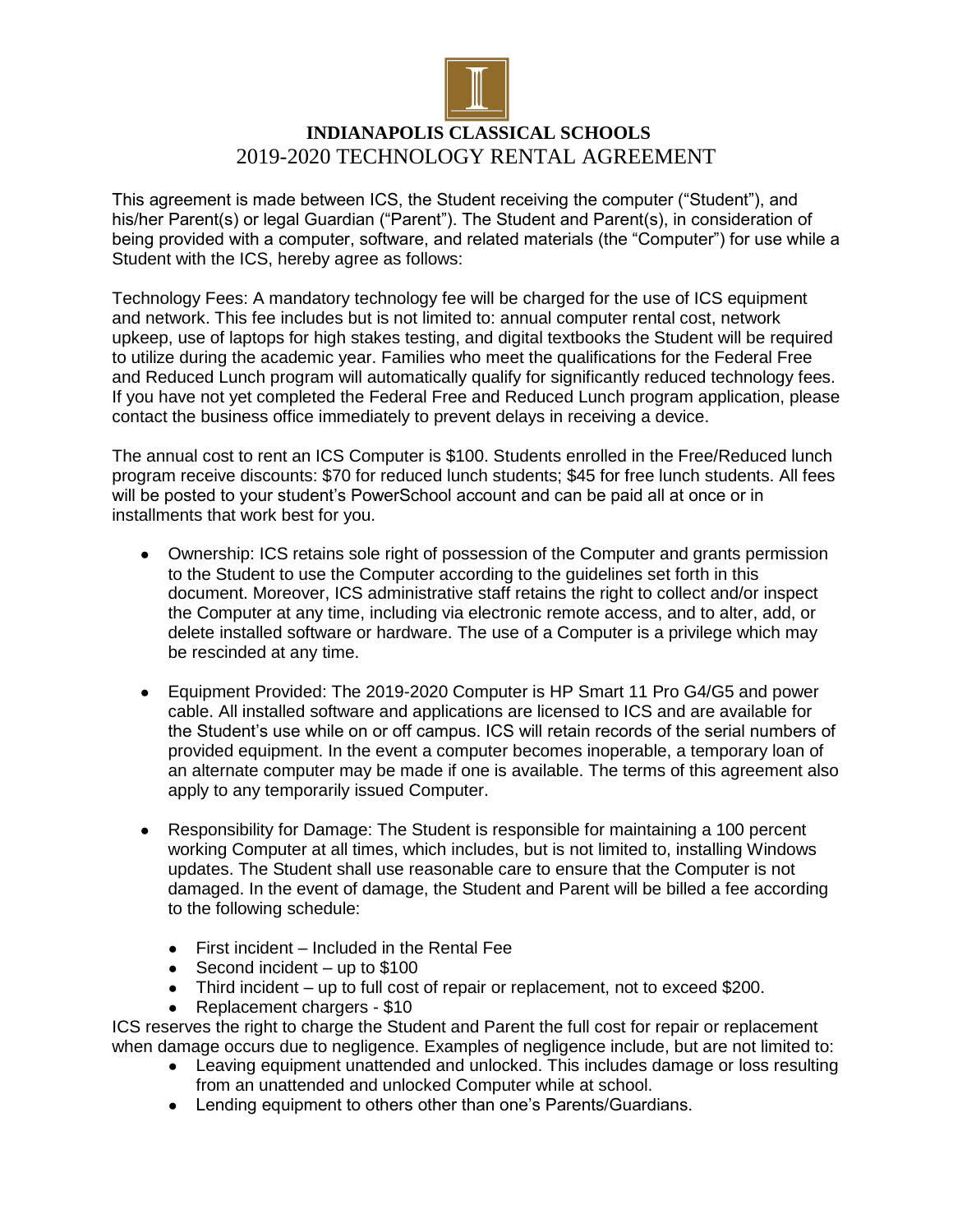

- Using equipment in an unsafe environment, including in the presence of food or beverages.
- Using the equipment in an unsafe manner.
- Suspension of Technology Access

Students who repeatedly abuse the Computer through neglect or carelessness, or, violate the Acceptable Use Policy may have their access to ICS technology suspended. During a suspension, classroom assignments will be provided in an alternate format.

• Temporary Replacement Tablet

During a repair of a tablet due to damage caused by student carelessness or negligence, a temporary replacement tablet, if available, may be issued for a total of two days per quarter/ or four days per semester. Rentals exceeding this limit may carry an additional rental fee.

• Actions Required in the Event of Damage or Loss

Report the problem immediately to the Student Help Desk Coordinator. If the Computer is stolen or vandalized while not at ICS or at an ICS sponsored event, the Parent must file a police report. A copy of the police report must be provided to the Student Help Desk Coordinator before a substitute Computer will be issued to the Student.

• Responsibility for Loss

In the event the Computer is lost or stolen, report immediately to the Student Help Desk Coordinator and the Dean of Students. The ICS Computers are equipped with security measures that include anti-theft programming and GPS location software, as well as remote disabling of the device. These measures reduce or eliminate the "market value" of stolen devices and could help locate lost devices. In the event a device cannot be located and retrieved, the Student and Parent will be billed the full cost of replacement. (Note: Families may pursue insurance through their homeowner's insurance. Many homeowner and renter insurance policies offer very affordable coverage for Student devices. Please request additional information from the Business Office.)

• Technical Support and Repair

ICS does not guarantee that the Computer will be operable, but will make technical support, maintenance and repair available. A student-run Help Desk is available during school hours for light repairs and should be the first course of action if a device appears to be malfunctioning. If the Help Desk cannot restore the device to full functionality, a repair order will be issued for the device and a substitute device, if available, will be issued to the Student.

• Fully charged devices

Students are expected to bring their devices to school and to have the Computer fully charged at the beginning of each day. Students should keep the power cord with the Computer at all times. Access to electrical outlets is not guaranteed during the school day. A depleted battery may result in lost instructional time and missing or late assignments. Students should not expect to be able to charge a depleted device while on campus. Substitutions will not be made for depleted devices.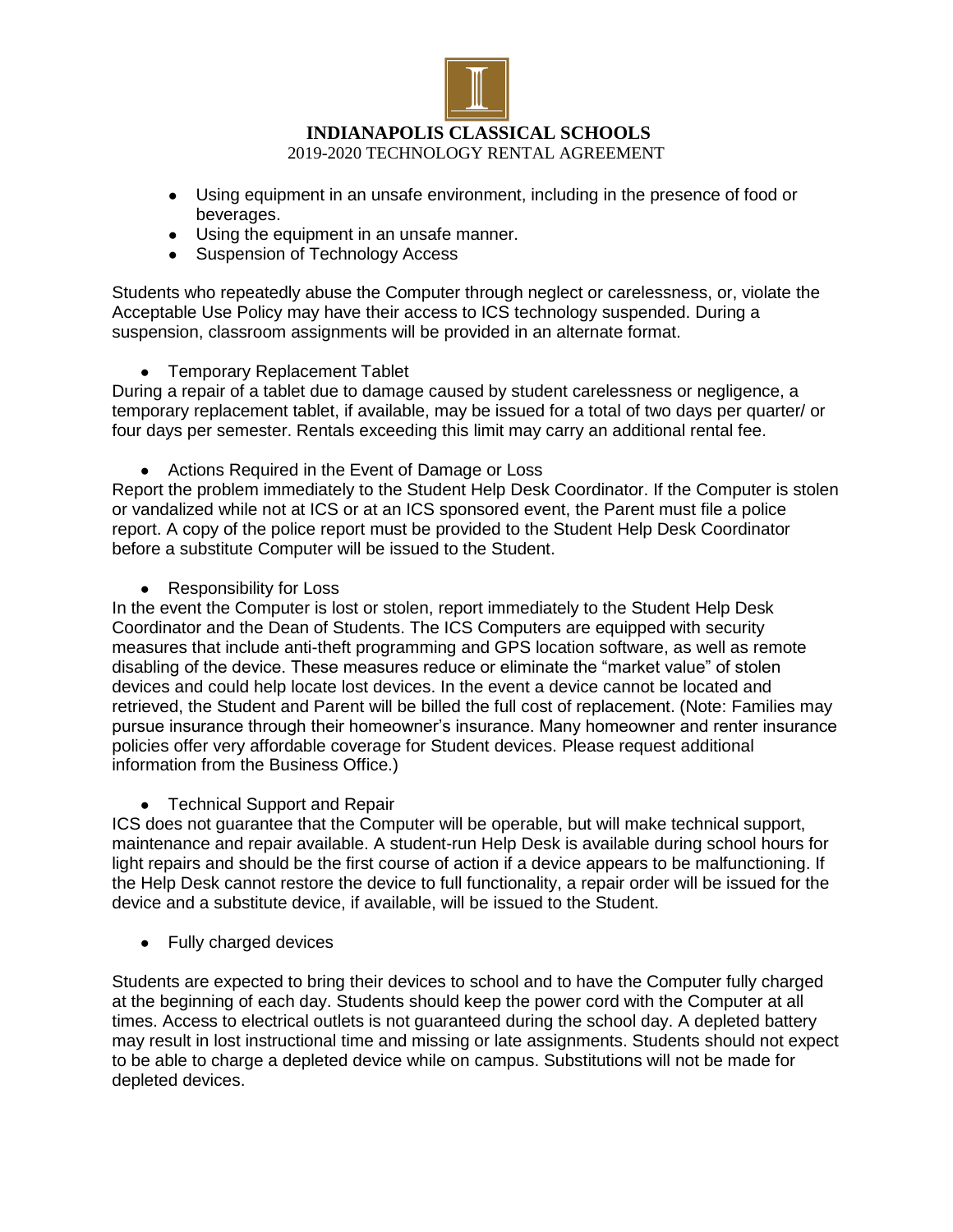

• All software originally installed by ICS will remain on the device.

The Student is permitted to install software on the assigned Computer so long as it is legally owned and installed as per a license agreement and does not appear on the list of prohibited software, apps and digital content. In the event software is known to cause or is suspected of causing system errors to the Computer, the Student Help Desk Coordinator will remove the program and restore original settings.

● Responsibility for Electronic Data

The Student is solely responsible for any non-ICS installed programs, applications, or digital files of any kind. Students may download, with specific limitations, apps, music, games and digital content for recreational use when off campus, subject to ICS's Acceptable Use Policy and Parent/Guardian approval. ICS reserves the right to access, monitor, review and delete any digital content found to be in violation of acceptable use policies. No monetary compensation will be due by the school for any purchased software, applications of digital content intentionally or unintentionally deleted by the school administration, either individually at the discretion of school administration or during a mass re-imaging process. ICS does not accept responsibility for Student files or personalized and downloaded content. It is the sole responsibility of the Student to back up personal data as necessary.

● File-sharing and File-sharing Programs

The installation and/or use of any Internet-based file-sharing tools is explicitly prohibited. Filesharing programs and protocols like BitTorrent, Limewire, Ares, and others may not be used to facilitate the illegal sharing of copyrighted material (music, video, and images). Individual with legitimate, school-related needs to use these tools may seek prior approval from the Student Help Desk Coordinator.

● Unauthorized downloads/installations

Do not download or use unauthorized games, programs, files, music or other electronic media on school-owned devices. Inquire with the Student Help Desk Coordinator if you are unsure about what is/is not permissible. A student may not download or install any commercial software, shareware, or freeware onto local and/or network drives or disks, unless s/he has the specific, prior written permission from a teacher or administrator.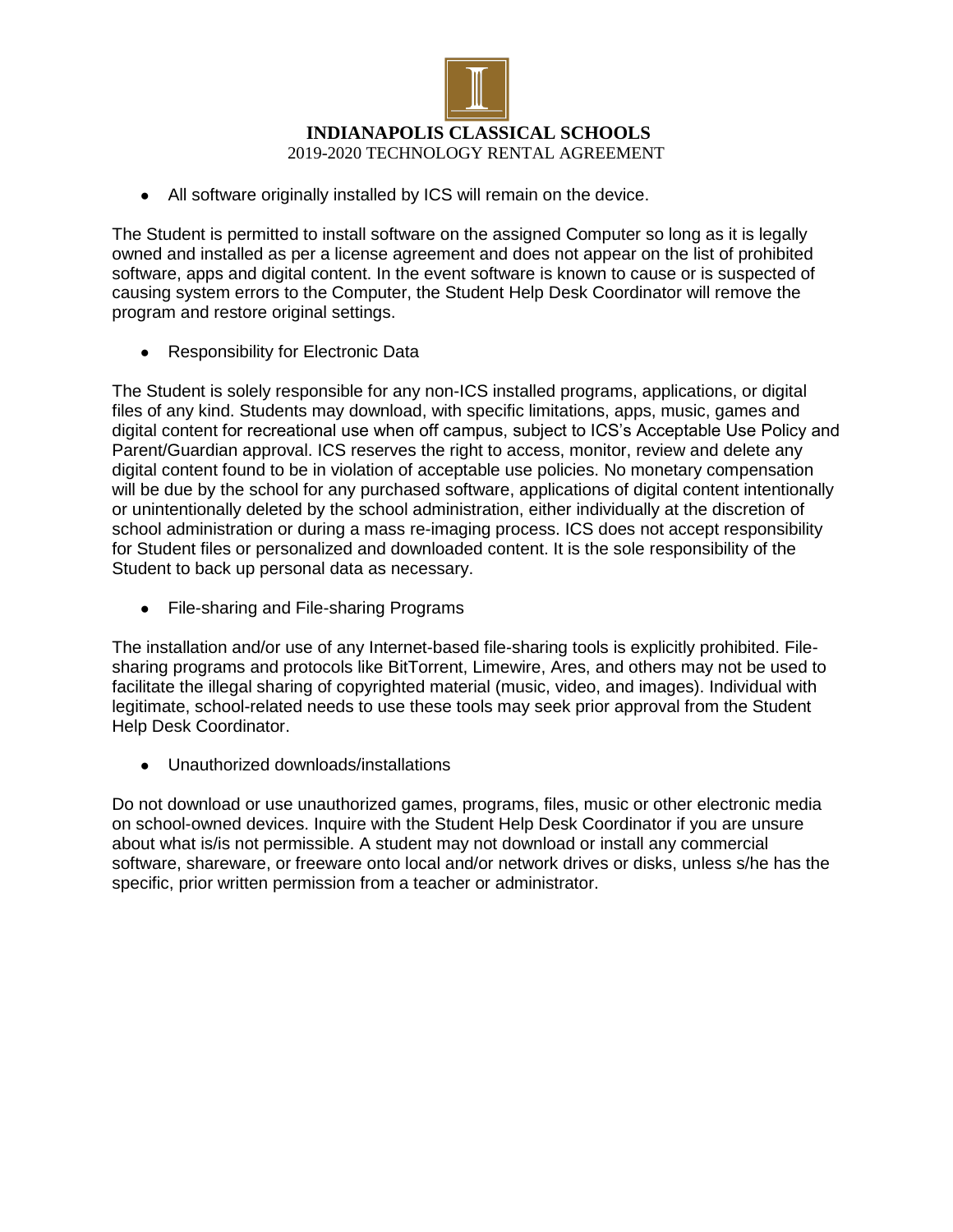

# **HELP DESK**

If a student is having problems with a school-owned device, or if they have questions about the technology, students can take their computers to the student run Help Desk. A pass will be required to go to Help Desk. Help Desk will not make repairs, or install any software, on studentowned devices.

The Help Desk will maintain a pool of loaner tablets for student use if a computer needs to be repaired. When tablets are repaired or replaced, the Help Desk will contact students when computers are ready so that students can return their loaner machine. Loans due to repairs caused by student negligence or carelessness will be limited to two days per quarter.

In addition to the requirements set forth in the Agreement, the Student and Parent/Guardian agree to all terms for legal and ethical use as defined in the Indianapolis Classical Schools ("ICS") Acceptable Use Policy.

Students are expected to follow all the specific guidelines listed in this document and take any additional common-sense precautions to protect his/her assigned Computer. Loss or damage resulting in failure to abide by the details in this agreement may result in full-financial responsibility.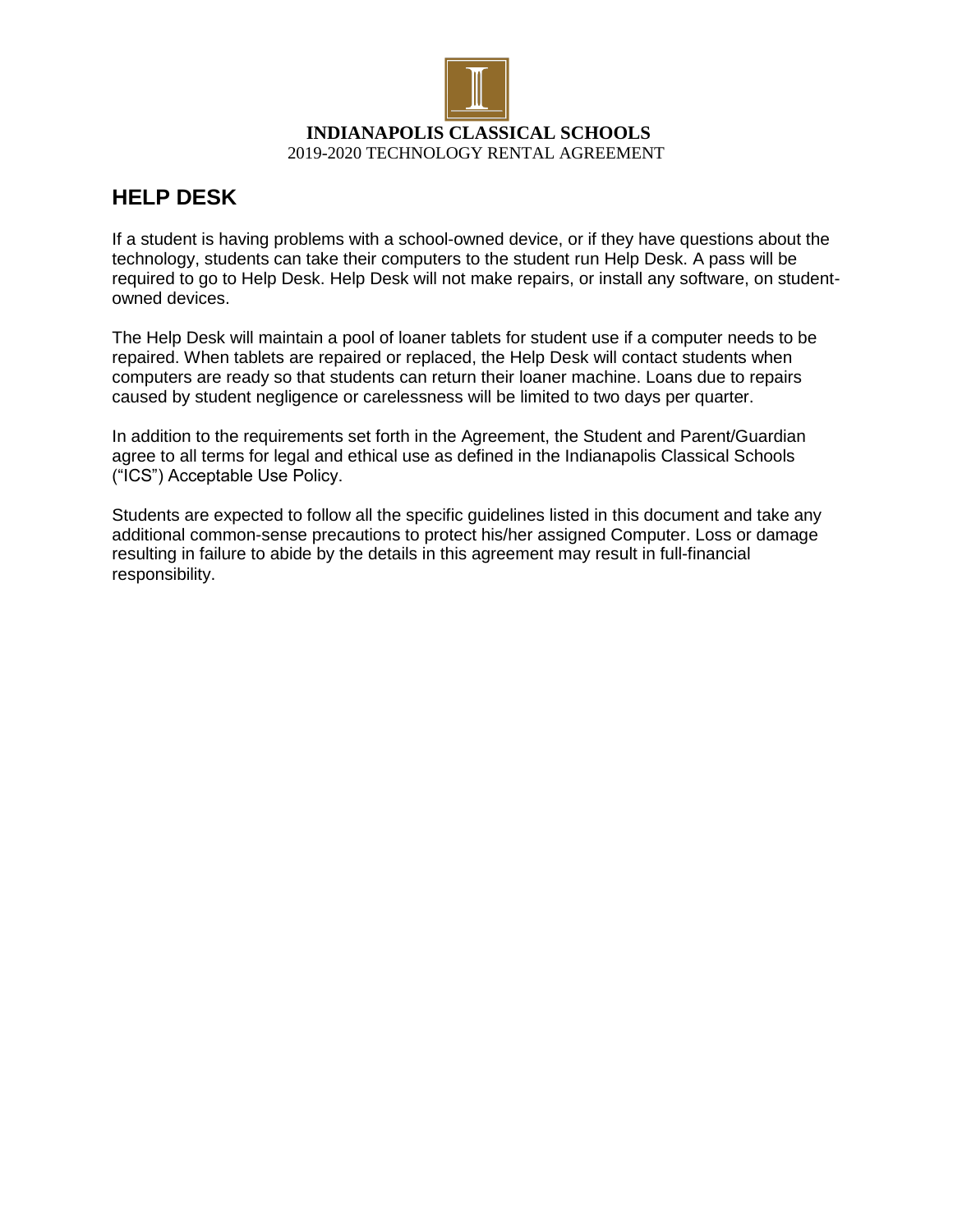

#### **REMOVE AND RETURN THIS PAGE OF THE AGREEMENT TO YOUR ADVISORY TEACHER.**

In addition to the requirements set forth in the Agreement, the Student and Parent/Guardian agree to all terms for legal and ethical use as defined in the Indianapolis Classical Schools (ICS) Acceptable Use Policy. Students are expected to follow all the specific guidelines listed in this document and take any additional common-sense precautions to protect his/her assigned computer. Loss and/or damage resulting in failure to abide by the details in this agreement may result in full financial responsibility.

By completing this form, I agree to all terms for legal and ethical use as defined in the Indianapolis Classical Schools ("ICS") Acceptable Use Policy. Students are expected to follow all the specific guidelines listed in this document. Students renting an ICS computer have additional responsibilities outlined in the Computer Rental Agreement. Failure to abide by the terms in this agreement may result in a loss of campus technology privileges.

| I, _______________________________, have read, understand, and agree to the terms set forth in<br>this document, and sign this agreement on this _______ (day) of ___________ (month), 2018.     |  |  |
|--------------------------------------------------------------------------------------------------------------------------------------------------------------------------------------------------|--|--|
|                                                                                                                                                                                                  |  |  |
|                                                                                                                                                                                                  |  |  |
| I, ___________________________________, have read, understand, and agree to the terms set forth in<br>this document, and sign this agreement on this _______ (day) of ___________ (month), 2019. |  |  |
|                                                                                                                                                                                                  |  |  |
|                                                                                                                                                                                                  |  |  |

CHECK ONE:

\_\_\_\_\_ I will be renting an ICS computer for use during the 2019-2020 school year. Please pick up the Computer Rental Agreement from the Help Desk or Student Services and then read and sign the form.

I am bringing my own device to use during the 2019-2020 school year and it utilizes an anti-virus software program which I will keep up-to-date.